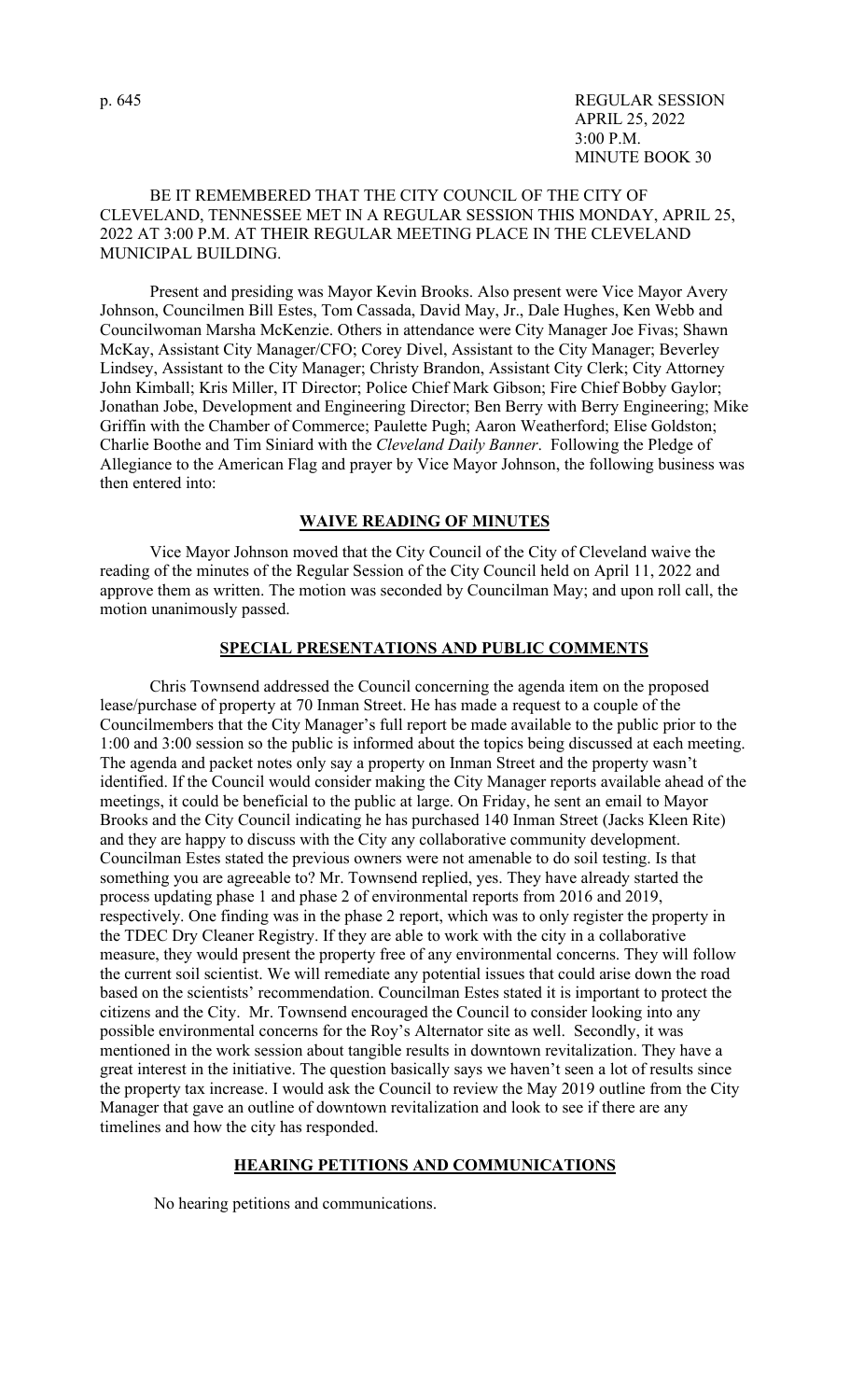p. 646 REGULAR SESSION APRIL 25, 2022 PAGE -646- MINUTE BOOK 30

## **CONSENT AGENDA**

 Councilman Hughes moved to approve the following items from the Consent Agenda. The motion was seconded by Vice Mayor Johnson; and upon roll call, the consent agenda unanimously passed.

- **Final Passage Zoning Ordinance 2022-03** heretofore passed on first reading January 10, 2022 and found in Minute Book 30, Page 533; Rezoning 13.00 acres, more or less, located on Cherokee Gateway Boulevard (a portion of Tax Map 56 Parcel 45.00) from CH Commercial Highway Zoning District to IL Light Industrial Zoning District (Planning Commission: Approved 7-0; 2 absent) (City Council: 1st Reading, January 10, 2022; Approved 7-0).
- **Final Passage Zoning Ordinance 2022-07** heretofore passed on first reading April 11, 2022 and found in Minute Book 30, Page 615; Zoning of about .51 acres of a portion of property located at 1555 Johnson Boulevard from the unincorporated county FAR to R2 Low Density Single and Multi-Family Residential Zoning District (Tax Map 58P Parcel 007.00) (Planning Commission: Approve 9-0).
- **Final Passage Zoning Ordinance 2022-08** heretofore passed on first reading April 11, 2022 and found in Minute Book 30, Page 625; Zoning of about 7.35 acres located at 3210 Michigan Avenue from the unincorporated county FAR to PUD36 Planned Unit Development (Tax Map 50 Parcels 014.01) (Planning Commission: Approved 4-1; 1 recused, 3 absent).
- **Final Passage Zoning Ordinance 2022-09**  heretofore passed on first reading April 11, 2022 and found in Minute Book 30, Page 638; Zoning of about 22.69 acres located on Michigan Avenue from the unincorporated county FAR to PUD37 Planned Unit Development (Tax Map 50 Parcels 043.00) (Planning Commission: Approved 9-0).
- **Resolution 2022-35** Supporting the designation certain streets within the City as a portion of the United States Bike Route 21 (USBR21).

### **RESOLUTION 2022-35**

A RESOLUTION OF THE CITY COUNCIL OF CLEVELAND, TENNESSEE SUPPORTING THE DESIGNATION CERTAIN STREETS WITHIN THE CITY OF CLEVELAND AS A PORTION OF THE UNITED STATES BIKE ROUTE 21 (USBR 21) AND AUTHORIZING THE SIGNING OF THE USBR 21 ROUTE WITHIN THE CITY OF CLEVELAND ONCE THE ROUTE HAS BEEN DESIGNATED BY THE AMERICAN ASSOCIATION OF STATE HIGHWAY AND TRANSPORTATION OFFICIALS (AASHTO) AT THE REQUEST OF THE TENNSSEE DEPARTMENT OF TRANSPORTATION (TDOT)

WHEREAS bicycle tourism is a growing industry in North America, contributing \$47 billion a year to the economies of communities that provide facilities for such tourists; and

WHEREAS the American Association of State Highway and Transportation Officials (AASHTO) has designated a corridor crossing Tennessee to be developed as United States Bike Route 21 (USBR 21); and

WHEREAS the Adventure Cycling Association and Bike/Walk Tennessee, with the cooperation of TDOT, have proposed specific route to be designated as USBR 21, and

WHEREAS the proposed route for USBR 21 comes through Cleveland and can therefore provide benefits to our city, and

WHEREAS we have examined the proposed route shown in EXHIBIT A below and recognize it as a route selected by skilled cyclists familiar with local roadways, and we support the designation of the route so that it can be mapped and signed, thereby promoting bicycle tourism in our area,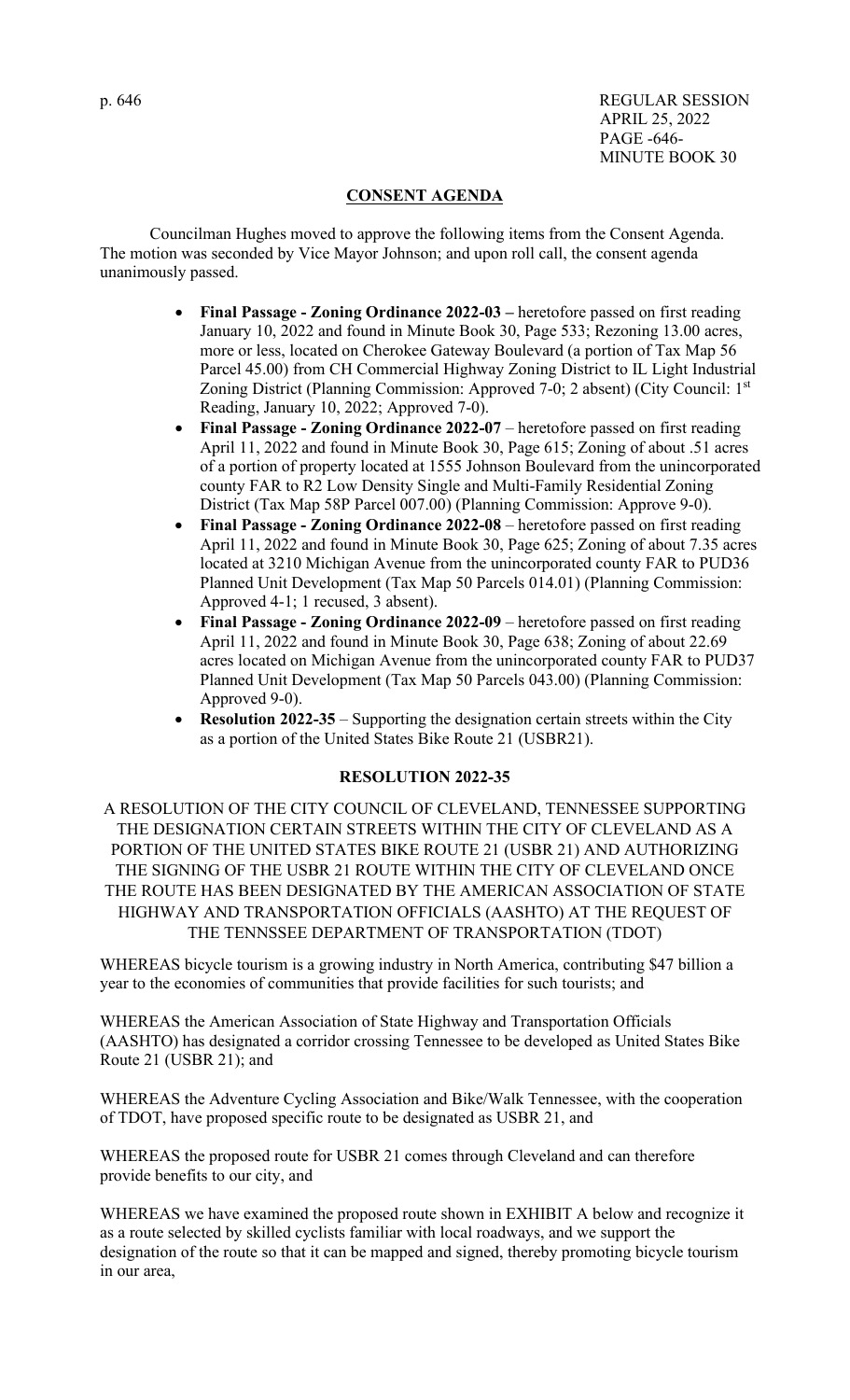#### NOW THEREFORE BE IT RESOLVED:

1. The City Cleveland hereby expresses its approval and support for the development of USBR 21, and requests that TDOT get the route officially designated by AASHTO as soon as this can be achieved.

2. The posting of signs within Cleveland right-of-way identifying the route through the City once the official designation has been made is authorized.

Approved this 25th day of April, 2022.

APPROVED AS TO FORM: /s/John F. Kimball City Attorney Kevin Brooks, Mayor

Shawn McKay, City Clerk

### **UNFINISHED BUSINESS**

 $\mathcal{L}_\text{max} = \mathcal{L}_\text{max} = \mathcal{L}_\text{max} = \mathcal{L}_\text{max} = \mathcal{L}_\text{max} = \mathcal{L}_\text{max} = \mathcal{L}_\text{max} = \mathcal{L}_\text{max} = \mathcal{L}_\text{max} = \mathcal{L}_\text{max} = \mathcal{L}_\text{max} = \mathcal{L}_\text{max} = \mathcal{L}_\text{max} = \mathcal{L}_\text{max} = \mathcal{L}_\text{max} = \mathcal{L}_\text{max} = \mathcal{L}_\text{max} = \mathcal{L}_\text{max} = \mathcal{$ 

No unfinished business.

#### **REPORTS OF MAYOR AND COUNCIL MEMBERS**

 Councilman Cassada asked if the paving schedule was still on track for May. Mr. Myers stated yes, end of May. Secondly, he asked for an update on installation of the  $4<sup>th</sup>$  Street parking lot lights. Mr. Fivas stated that was approved at the last meeting on the consent agenda and should be installed soon. Third, he asked for an update on the Raider Drive building. Mayor Brooks stated he believes we are waiting on additional documentation. Councilman Cassada asked for a follow-up report. Lastly, we had a feasibility study for the Raider Drive building that was given to us but with the property lease/purchase at 70 Inman Street, no due diligence has been done. No environmental study. We don't continue the same path when with these items. We need to know what we are getting into and can't support the item at this time.

 Councilman Hughes stated the business site at 70 Inman Street is probably the most unsightly place downtown. Ms. Gilbert had asked \$800,000 for it and now we are down to \$430,000. Sometimes you have to buy 'b' before 'a' to work. This site could generate 30 additional parking spaces and doesn't feel we can sell the Cherokee Hotel without the site. Secondly, he has had many people compliment the pickleball courts at Tinsley Park. We have local residences that have won State. It is a popular game.

 Councilman Webb stated last week he met with Senator Bell and Representative Hall at the Chamber discussing some issues we have in Cleveland. The intersection at Ocoee/25<sup>th</sup> Street was discussed in detail. They were receptive to our ideas of trying to move the project along. We can help them help us by reaching out to interested parties so everyone at the State knows we have a real desire to work on the issue. The intersection is a regional issue, and the community and businesses are on board with the project. Mr. Fivas agreed to gather a packet for the Legislators to help them make the case in Nashville.

Vice Mayor Johnson stated he met with Senator Bell and Representative Hall as well and he was interested to hear about the plans for the railroad overpass. Mr. Fivas we have had some conversations with USDOT and we know the downtown transportation network needs to be modified. In the last week there has been three or four trucks stuck under the railroad bridge. We are working to make it a more pedestrian and retail friendly and the federal government has awarded us a grant on how to make the corridor work for the future. Getting the first pieces going and making it happen is a huge win that the United States Department of Transportation to buy what we are selling.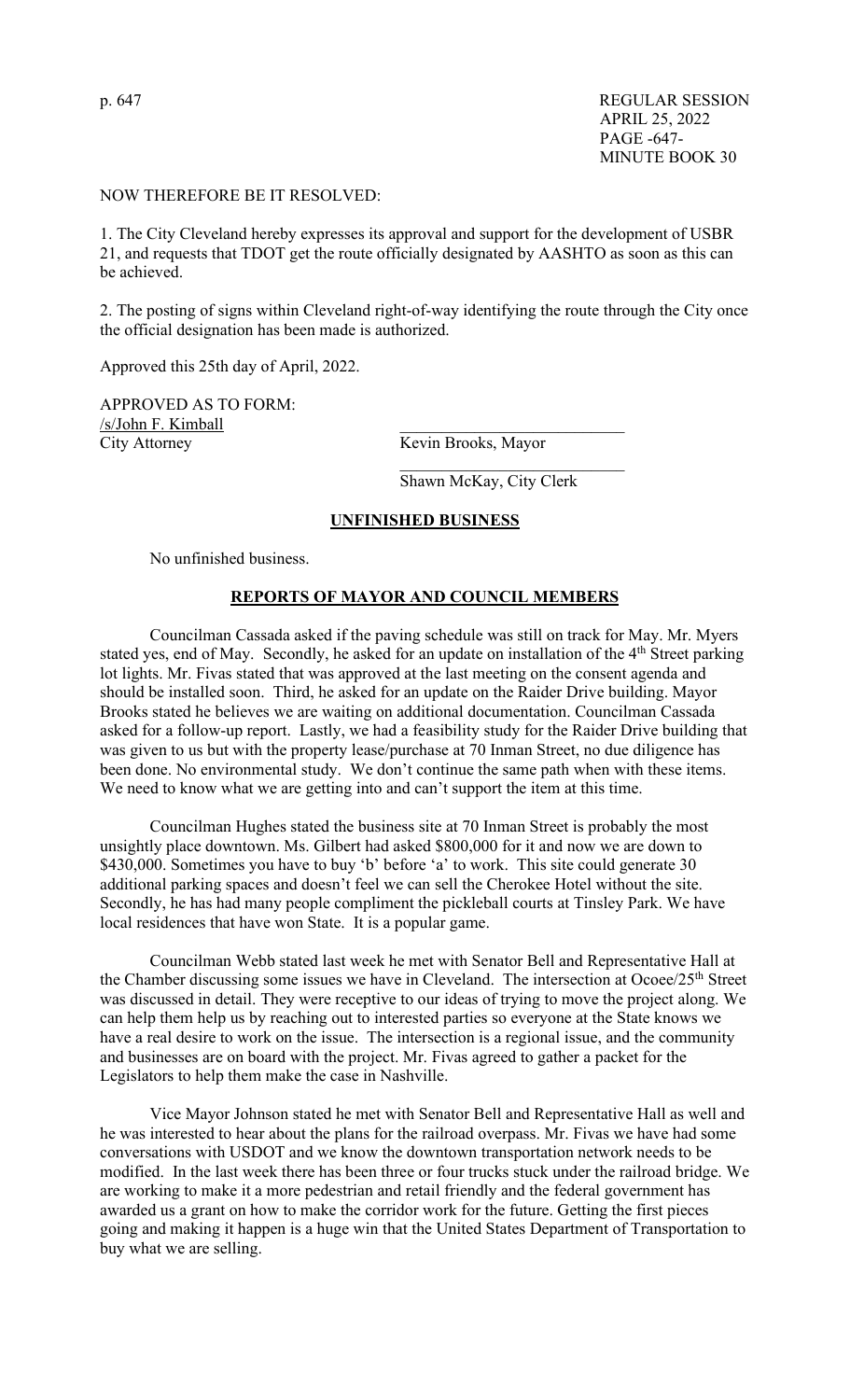Mayor Brooks stated we continue to receive great comments about the Hot Slaw Festival, and he has forwarded an email to Mr. Fivas and Mr. Jobe about the possibility of Cleveland to be known as the Hot Slaw Capital of the World. Mr. Fivas responded if the Council votes for it.

# **NEW BUSINESS AND ORDINANCES**

The following Resolution was then presented in full:

• **Resolution 2022-36** – City may consider the lease of property at 70 Inman Street.

## **RESOLUTION 2022-36**

**WHEREAS,** the City Manager has had discussions with representatives of Five Point Commons and Marketplace, Inc. about the possibility of the City of Cleveland leasing and purchasing property located at 70 Inman Street East (Tax Identification Number 049M-V-004.00); and

**WHEREAS**, Five Point Commons and Marketplace, Inc. has entered into a commercial purchase and sale agreement with the current owner of the property located at 70 Inman Street East; and

**WHEREAS**, assuming the transaction is closed according to the terms of the contract between the Five Point Commons and Marketplace, Inc., and the current owner, then Five Point Commons and Marketplace, Inc. is willing to lease and sell the property to the City of Cleveland; and

**WHEREAS**, Five Point Commons and Marketplace, Inc. presented the City with the attached documents which would allow the City of Cleveland to lease and purchase the property located at 70 Inman Street, assuming the sale from the current owner is completed; and

**WHEREAS**, Five Point Commons and Marketplace, Inc. has presented the City Manager with the following attached documents pertaining to the property located at 70 Inman Street East:

- (a) Lease agreement;
- (b) Option for the purchase and sale of real estate agreement;
- (c) Assignment of commercial purchase and sale agreement.

**WHEREAS**, the City Manager is now requesting and recommending that the City Council approve of these agreements with Five Point Commons and Marketplace, Inc.; and

**WHEREAS**, the City Council desires to accept the recommendation of the City Manager and approve of these agreements with Five Point Commons and Marketplace, Inc. and to authorize the Mayor to execute the agreements on behalf of the City.

**NOW, THEREFORE, BE IT RESOLVED** by the City Council of the City of Cleveland, Tennessee, in regular session assembled, that the City Council does hereby approve of the attached agreements with Five Point Commons and Marketplace, Inc. for the property located at 70 Inman Street East.

**BE IT FURTHER RESOLVED** that the Mayor is hereby authorized to execute these agreements on behalf of the City of Cleveland.

 $\mathcal{L}_\text{max}$  , which is a set of the contract of the contract of the contract of the contract of the contract of the contract of the contract of the contract of the contract of the contract of the contract of the contrac

This 25th day of April 2022

APPROVED AS TO FORM: /s/John F. Kimball City Attorney Kevin Brooks, Mayor

Shawn McKay, City Clerk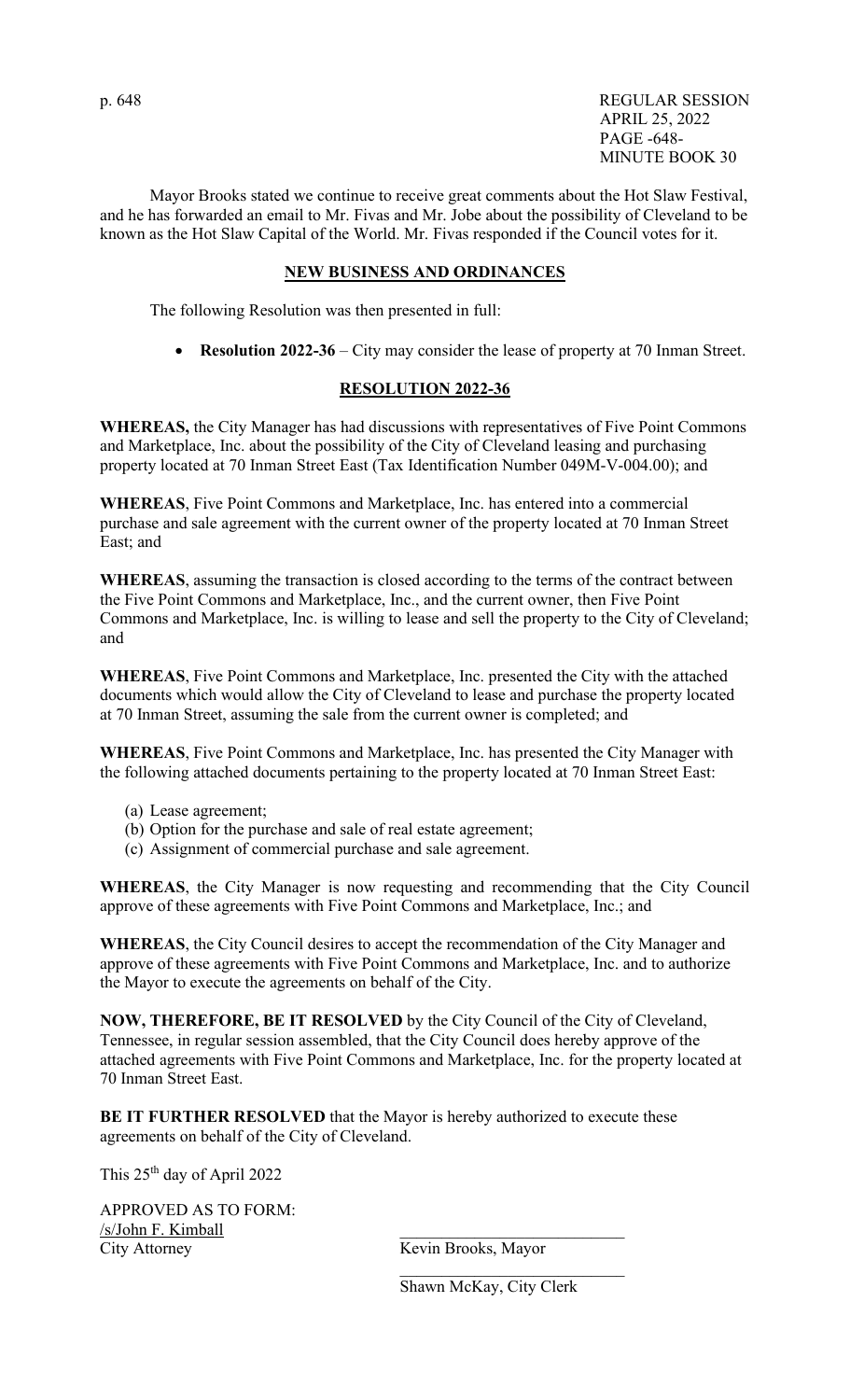#### p. 649 REGULAR SESSION APRIL 25, 2022 PAGE -649- MINUTE BOOK 30

Vice Mayor Johnson moved that Resolution 2022-36 be accepted as presented. The motion was seconded by Councilman Estes. Councilman Cassada moved for a substitute motion, that the City conduct a feasibility and environmental study on the property before moving forward with the lease/purchase agreements. The motion was seconded by Councilman Hughes. Councilman Estes asked if there are any state regulations for mechanic shops, like dry cleaner businesses. Mr. Fivas stated no. Dry cleaner businesses use toxic chemicals that radiate from the ground and foundation, so they have to be cleaned up. There could be some soil contamination of oil which would be capped in place but there is nothing comparable. Councilman Cassada stated do you know there is not any contamination in the ground? Mr. Fivas replied no, I didn't say that. At the end of the day, you would have to clean it up anyway. Councilman Cassada asked what would be the cost? Mr. Fivas stated you wouldn't know until you got under the concrete. If you purchase it and dug into the soil, which you may cap in place, you probably wouldn't ever have to touch it or mitigate it. If you wanted to you would do it at that time. Councilman Hughes stated their will not be a problem purchasing it in the future, just lease it now with a chance of purchasing within a few months. Mr. Kimball replied if you approve the lease, it is for ten years with an option to buy. Councilman Estes asked if there has ever been a gas station there. Mr. Fivas replied not that we know of, that would have triggered for us to be more concerned. It appears to have only been an auto repair site. Councilman Webb stated this is a ten-year lease with no minimum lease requirement. Mr. Kimball stated the resolution is to approve all three documents and you can end the lease immediately. Mr. Fivas stated the closing of the property is this week and he does not know of any ramifications of that if we can miss our opportunity. Councilman Hughes stated this motion is to delay this until the next meeting. Mr. Fivas stated an environmental study could take months. Upon roll call on the substitute motion Councilman Cassada, Councilman Hughes and Vice Mayor Johnson voted aye. Councilman Estes, Councilman Webb and Councilman May voted no. Councilwoman McKenzie passed. The substitute motion failed 3:3:1. Mayor Brooks stated we will now vote on the original motion to approve Resolution 2022-36 be accepted. Upon roll call, Vice Mayor Johnson, Councilwoman McKenzie, Councilman Estes, Councilman May, Councilman Hughes and Councilman Webb voted aye. Councilman Cassada voted no. The motion carried 6:1.

The following memo was presented in full:

| TO:          | <b>Mayor and City Council</b>                                       |
|--------------|---------------------------------------------------------------------|
| FROM:        | Joe Fivas, City Manager                                             |
| <b>DATE:</b> | April 25, 2022                                                      |
| RE:          | <b>Purchase of Dell VxRail Hyperconverged Server/Storage System</b> |

# **SUMMARY:**

In 2016, the Information Technology Department completed a large server and wide area network upgrade to separate the City's Wide Area Network (WAN) from the local utility company. This created a completely stand-alone network/server infrastructure while maintaining our fiber connectivity to the 911 Center and other City locations. The money spent created an updated nonredundant network, updated server capacity, and disaster recovery storage backup location at the 911 Center. The global Covid 19 pandemic began in 2020, and we realized that we needed more capabilities including additional hardware and more bandwidth for remote workers. IT also saw a need for more redundancy in the network to help maintain stability and minimize any downtime. Storage servers purchased in 2016 were now at end-of-life and options for replacement needed to be explored. Due to ongoing cybersecurity threats including ransomware, new redundant firewalls with the latest technology were also deemed a priority.

City staff is recommending the purchase of a new Dell Server for \$673,000 and Spare Dell Switch for \$20,000. We will use a combination current budgeted funds and ARPA funds to make this purchase. We have been told to expect a cost increase in May of 10 to15%. The current server will run out of warranty